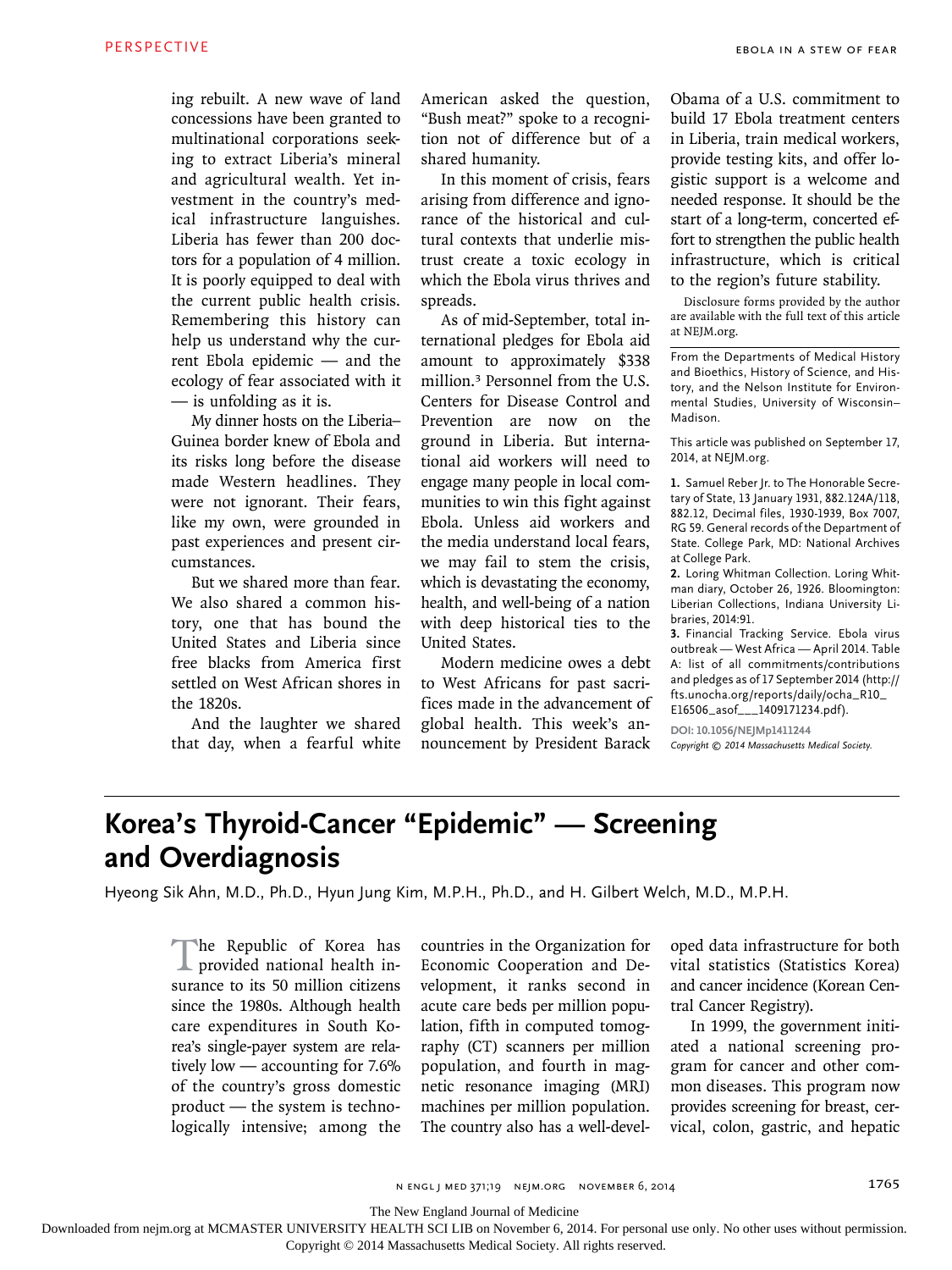

**Thyroid-Cancer Incidence and Related Mortality in South Korea, 1993–2011.** Data on incidence are from the Cancer Incidence Database, Korean Central Cancer Registry; data on mortality are from the Cause of Death Database, Statistics Korea. All data are age-adjusted to the South Korean standard population.

cancers free of charge or, for people with above-average income, for a small copayment. Although thyroid-cancer screening was not included in the program, providers frequently chose to offer screening with ultrasonography as an inexpensive add-on for \$30 to \$50. Many hospitals now market "health checkup" programs that include thyroid-cancer screening with ultrasonography, in addition to more technologically intensive exams (such as MRI and positron-emission tomography– CT), and many general practitioners have ultrasonography machines in their offices and commonly scan the thyroid. Both the government and the media have frequently extolled the virtues of early cancer detection.

Earlier this year, a few physicians presented a different perspective, expressing concern about overdiagnosis of thyroid cancer and suggesting that screening be banned. Major newspapers picked up the story, running headlines asking "Is thyroid cancer overdiagnosed?"1 There was also widespread broadcast coverage, including special programs devoted to the issue on all three of the country's major television networks. Yet because it is so challenging to adequately explain why early diagnosis and treatment of a common type of cancer could be problematic, thyroid-cancer screening continues to grow in popularity.

Vital statistics and cancerregistry data for South Korea illustrate the effect of screening. Thyroid-cancer incidence increased slowly during the 1990s, then rapidly after the turn of the century (see line graph). In 2011, the rate of thyroid-cancer diagnoses was 15 times that observed in 1993. This entire increase can be attributed to the detection of papillary thyroid cancer. Furthermore, despite the dramatic increase in incidence, mortality from thyroid cancer remains stable — a combination that is pathognomonic for overdiagnosis.

Variation in thyroid-cancer incidence across the country's 16 administrative regions may be explained by screening penetration (see scatter plot). In 2010, the Korean Community Health Survey (the government's annual nationwide health survey) asked adults older than 19 years of age whether they had been screened for thyroid cancer during the previous 2 years. There was a strong correlation between the proportion of the population screened in a region in 2008 and 2009 and the regional incidence of thyroid cancer in 2009. Although the aggregate correlation could be vulnerable to the ecologic fallacy, the finding of significant positive correlations in each of eight age- and sex-based groups suggests that the finding is more robust.

Thyroid cancer is now the most common type of cancer diagnosed in South Korea. More than 40,000 people in the country were diagnosed with the disease in  $2011 - a$  figure that is more than 100 times the number of people who die from thyroid cancer, which for the past decade has been between 300 and 400 each year. Virtually all the people diagnosed with thyroid cancer are treated: roughly two thirds undergo radical thyroidectomy, and one third undergo subtotal thyroidectomy. The tumors being excised are getting smaller — at one center, the proportion of patients undergoing surgery for a tumor measuring less than 1 cm in diameter increased from 14% in 1995 to 56% 10 years later.<sup>2</sup> Despite guidelines recommending against evaluation and surgery for tumors less than 0.5 cm in diameter, one quarter of surgical patients now have tumors that fall into this category.

Thyroid-cancer surgery has substantial consequences for patients. Most must receive lifelong

1766 **n Engl j med j med j med 371;19 nejm.org november 6**, 2014

The New England Journal of Medicine

Downloaded from nejm.org at MCMASTER UNIVERSITY HEALTH SCI LIB on November 6, 2014. For personal use only. No other uses without permission.

Copyright © 2014 Massachusetts Medical Society. All rights reserved.